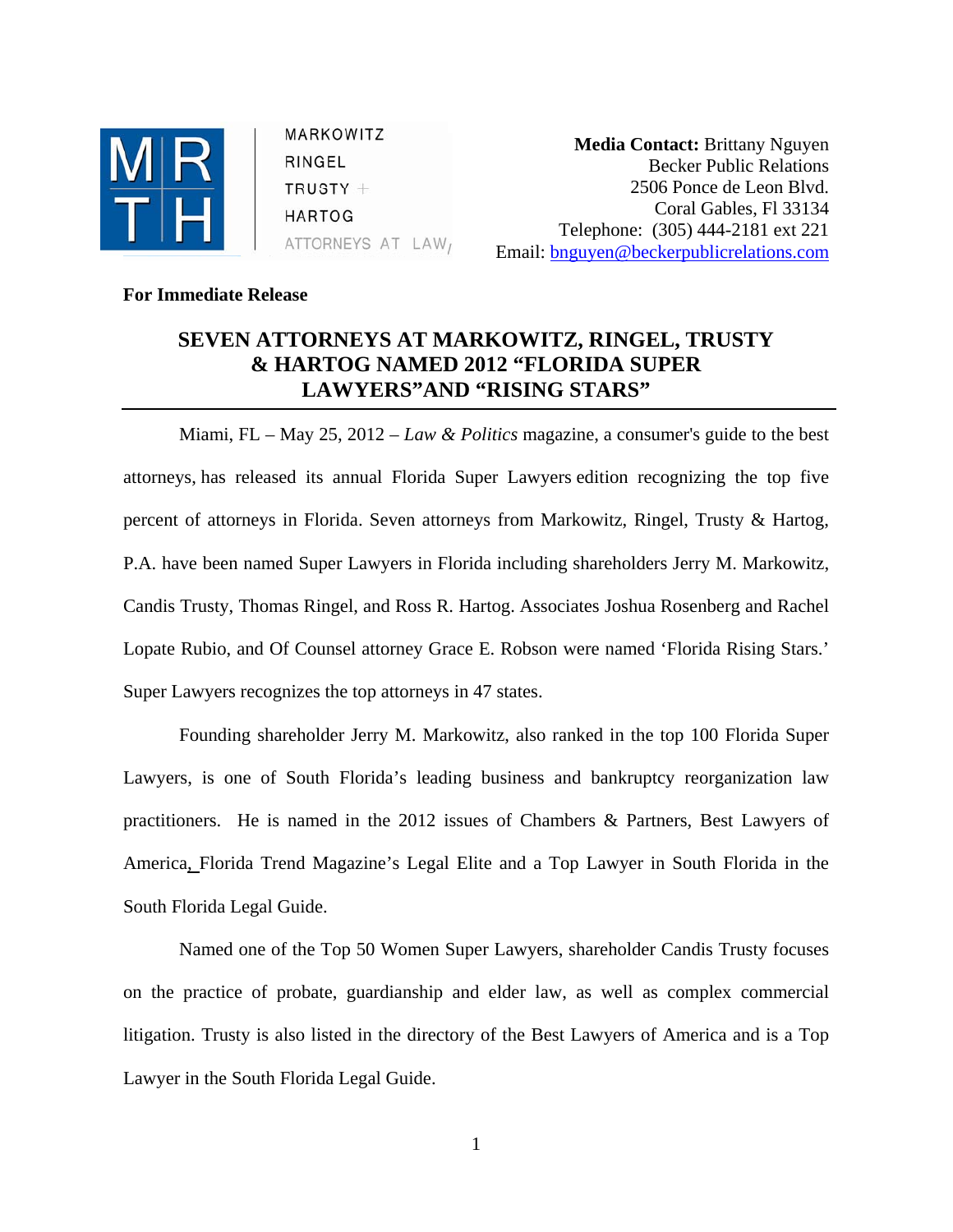Founding shareholder Thomas Ringel is one of Miami's foremost real estate attorneys, having performed countless residential and commercial real estate closings in south Florida for more than 34 years. He is also a Top Lawyer in the South Florida Legal Guide and named in Florida Trend Magazine's Legal Elite.

Shareholder Ross R. Hartog is a member of the firm's bankruptcy practice. He practices in the areas of creditor and debtor rights, including workouts, bankruptcy, assignments for the benefit of creditors, receiverships, and reorganizations. Ross also a member of the panel of chapter 7 bankruptcy trustees for the Southern District of Florida. He is named in Best Lawyers in America, Florida Trend Magazine's Legal Elite ,and a Top Lawyer in the South Florida Legal Guide.

Associate Joshua Rosenberg is a member of the firm's Estate Planning/ Wills & Trusts and Probate Litigation practice groups and focuses on estate planning and wills and trusts.

Associate Rachel Lopate Rubio concentrates on the areas of creditors' and debtor rights, including workouts, bankruptcy, assignments for the benefit of creditors, receiverships, and reorganizations. She is also named a Top Lawyer in the South Florida Legal Guide.

Grace E. Robson is Of Counsel in the firm's bankruptcy department. She focuses her practice on the representation of businesses and individuals in bankruptcy cases as debtors, creditors, shareholders, bankruptcy trustees, assignors, assignees and purchasers in assignments for the benefit of creditors.

Markowitz, Ringel, Trusty & Hartog, P.A. concentrates on the representation of businesses, institutions, fiduciaries, and individuals across four practice groups, which include Bankruptcy and Creditors' Rights; Complex Business Litigation and Dispute Resolution; Business and Real Estate Transactions; and Probate, Guardianship, Estate Planning, and Elder